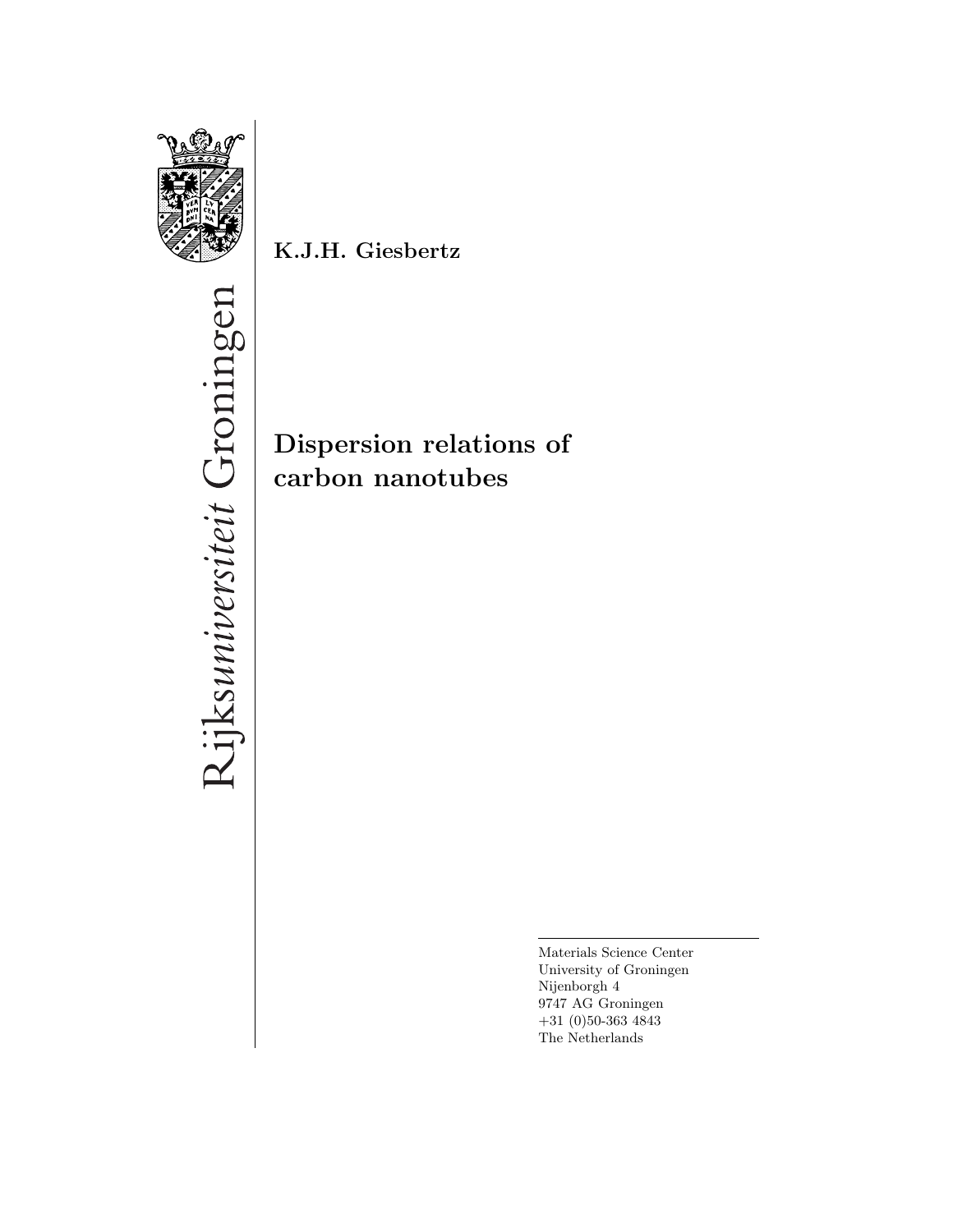# **Contents**

|   | 1 Introduction                         | $\bf{2}$ |
|---|----------------------------------------|----------|
|   | 2 Carbon nanotube production           | 3        |
|   | 3 Structure of carbon nanotubes        | 5        |
|   | 4 Band structures<br>4.1<br>4.2<br>4.3 |          |
| 5 | <b>Discussion</b>                      | 17       |
| 6 | <b>Bibliography</b>                    | 19       |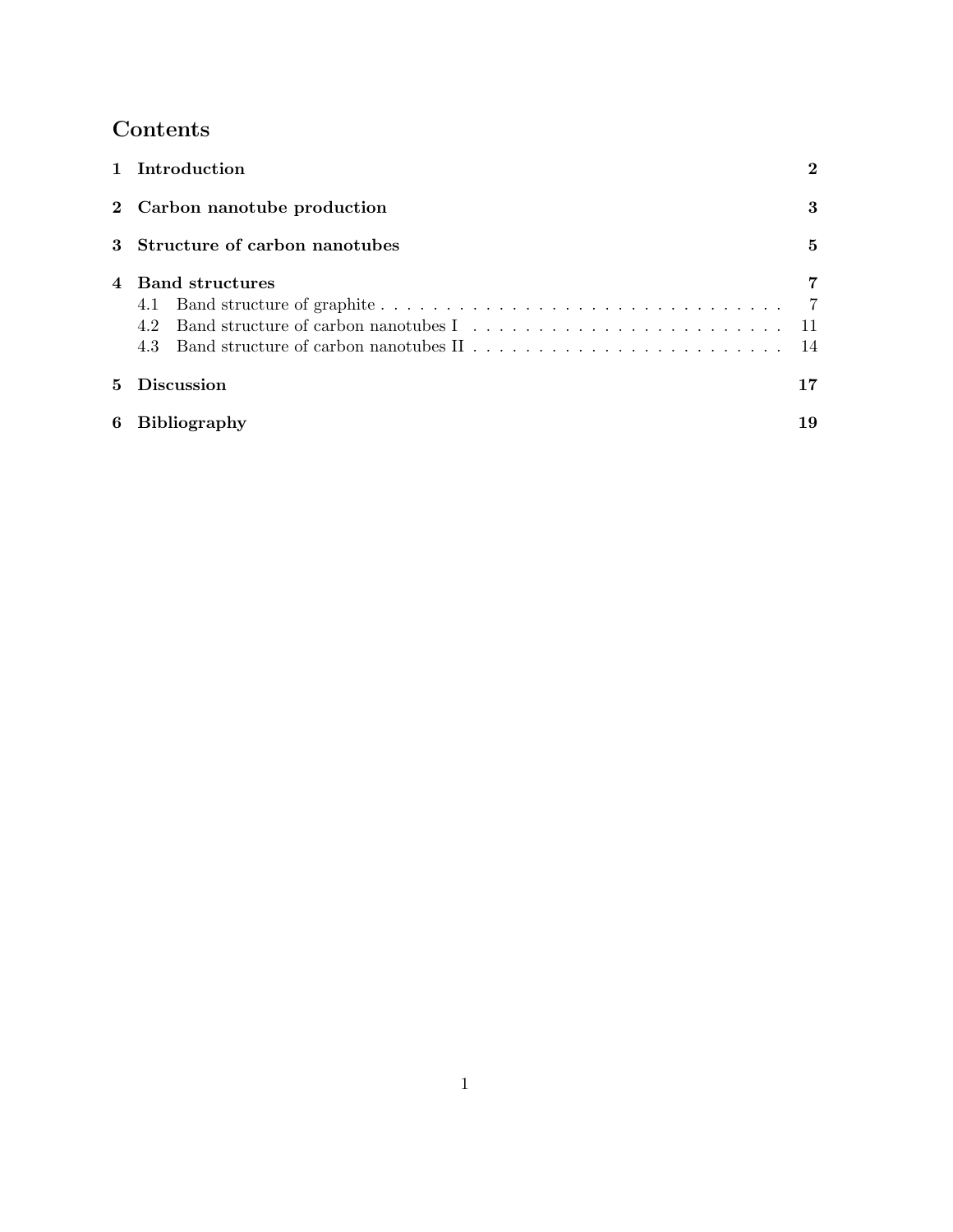### **1 Introduction**

The first observations of carbon nanotubes were reported by Sumio Iijima in 1991 [1]. He found multi-walled carbon nanotubes by taking an electron microscope image of a carbon specimen from the negative electrode of a d.c. arc-discharge evaporator (see fig. 1). The arc-discharge evaporator is normally used for the production of the famous Buckminsterfullerene,  $C_{60}$ , but he found rod like structures. Graphitic rods were already predicted. They would exist of 2D graphite sheets which were rolled up like a sheet of paper. He found that the rods were concentric. So the rods had to be tubes of carbon atoms.

Theoreticians were inspired by the symmetries of the structures. Band structure calculations readily showed that the tubes could be semiconducting or metallic [2, 3]. The difference between the metallic tubes and the semiconducting tubes is totally determined by the structure of the tubes, although they are made of the same element.



**Figure 1:** First electron microscope images of multi-walled carbon nanotubes published by S. Iijima.

The metallic tubes would be one-dimensional conductors which are usually unstable to Peierls distortions. However, carbon nanotubes seem to be stable to Peierls distortion well below room temperature ( $\sim$  1K) [2, 4]. It has been theoretically predicted that the metallic tubes should behave as ballistic conductors for ranges up to  $10\mu$ m [5]. Ballistic conductance is indeed observed in several experiments [6, 7, 8].

These exceptional electronic properties have caused many speculations for the use of carbon nanotubes in electronics. A big problem is the processing in millions of these tubes with very high precision. Some progress has already been reported in the separation of semi-conducting tubes from metallic tubes [9] and the placement of the tubes [10, 11]. However, the processing techniques of carbon nanotubes are still not good enough to incorporate them in real electronic systems.

First, an introduction to the production of carbon nanotubes is given to get an idea of difficulties in the production of the tubes. Then the paper will focus on the band structure of the tubes. After the discovery of the tubes, two different analytical calculations of the band structure of the carbon nanotubes were published [2, 3]. Both models will be treated here. Finally, the dispersion relations will be compared with each other.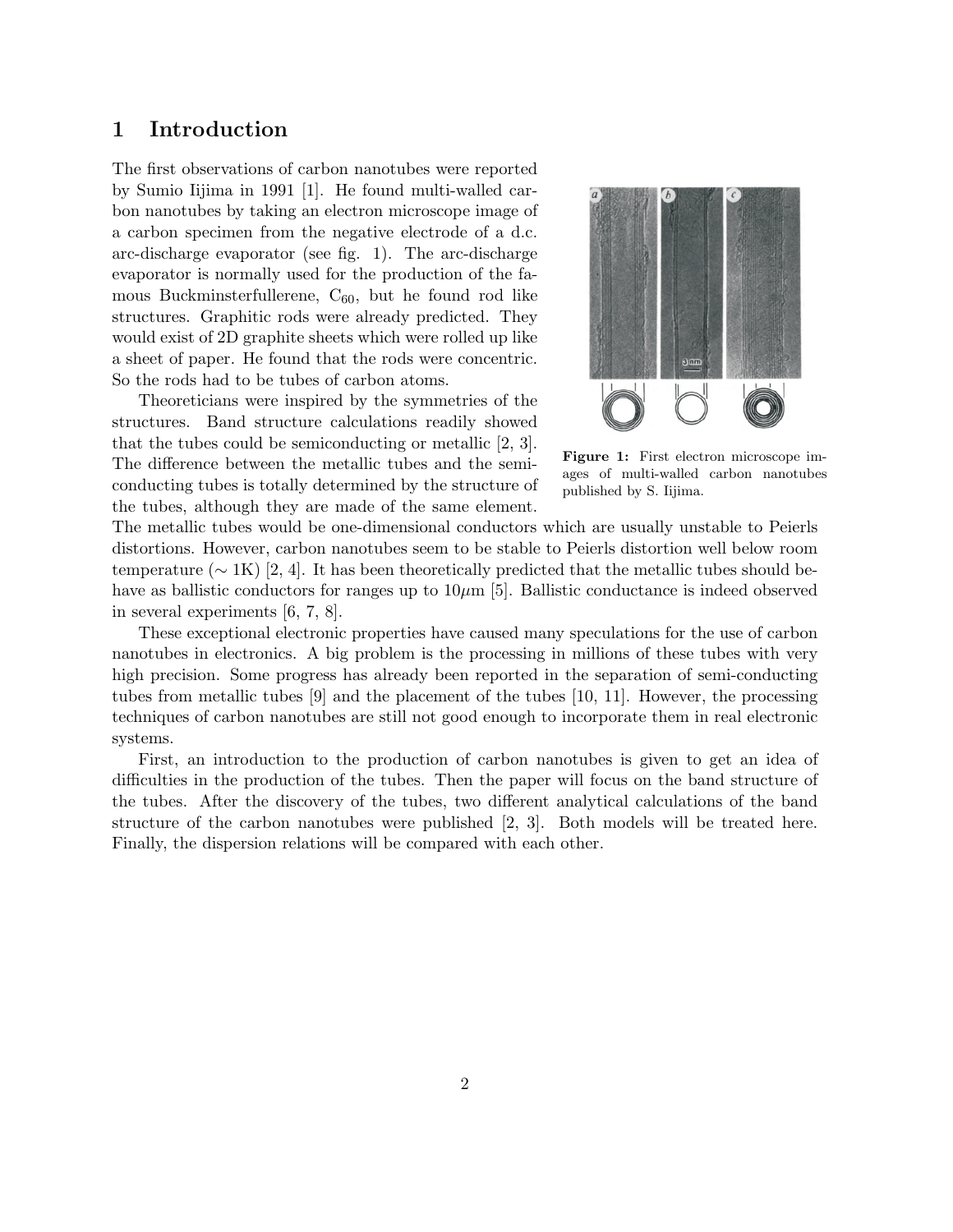# **2 Carbon nanotube production**

There are several techniques to produce carbon nanotubes. They can be roughly separated in three different methods. Every technique has all kinds of variations which will not be treated here.

1. The first carbon nanotubes were produced by d.c. **carbon arc-discharge evaporation** [1]. It is originally used to produce  $C_{60}$  fullerenes, but it can also be used for the production of nanotubes. It is one of the easiest methods to produce carbon nanotubes. However, the soot contains a great variety of products and catalytic particles, so the nanotubes have to be separated from them.

Arc-discharge evaporation is executed by placing two graphite electrodes very close to each other (∼ 1mm). Usually the electrodes are placed under the atmosphere of an inert gas (helium or argon) at low pressure (50 to 700 mbar). At a voltage of about 20 V, a direct current of 50 to 100 A produces a high temperature discharge between the electrodes. The discharge evaporates one of the electrodes and the soot on the other contains carbon nanotubes. Usually the anode is evaporated and the product condenses at the cathode. High yield production highly depends on the uniformity of the discharge and temperature [12].

When pure graphite electrodes are used, the carbon nanotubes in the soot are predominantly multi-walled carbon nanotubes. When electrodes containing catalytic metal particles (Fe, Co, Ni, Y or Mo), single-walled carbon nanotubes will be formed.

Advantage of this method is that the single-walled carbon nanotubes contain very little defects and the production process is not too expensive. A disadvantage is the short lengths of the tubes.

2. In 1995 the group of Smalley [13] reported production of carbon nanotubes by **laser ablation**. A continuous or pulsed laser is used to vaporize graphite in a oven at 1200 ◦C. To transport the products to the collector outside the oven, a constant flow of an inert gas is applied at a pressure of 670 mbar. The collector is cooled let single-walled carbon nanotubes condense on the collector.

Laser ablation is very similar to arc-discharge evaporation since the environments are almost the same. If pure graphite is used, the main product will also be multi-walled carbon nanotubes. To produce single-walled carbon nanotubes a catalyst (Ni, Co, etc.) has to be added to the graphite.

Although laser ablation resembles very much arc-discharge evaporation, laser ablation gives purer nanotubes. A disadvantage of the production of carbon nanotubes by laser ablation is that it is difficult to scale the process up. Also the production process is quite expensive, since an expensive laser is required and the laser needs a lot of power.

3. An other technique to produce carbon nanotubes is **Chemical Vapour deposition (CVD)**. It starts with a carbon source in the gas phase (methane, carbon monoxide, acetylene, etc.). Energy is transferred to the molecules by a plasma or a resistivity heated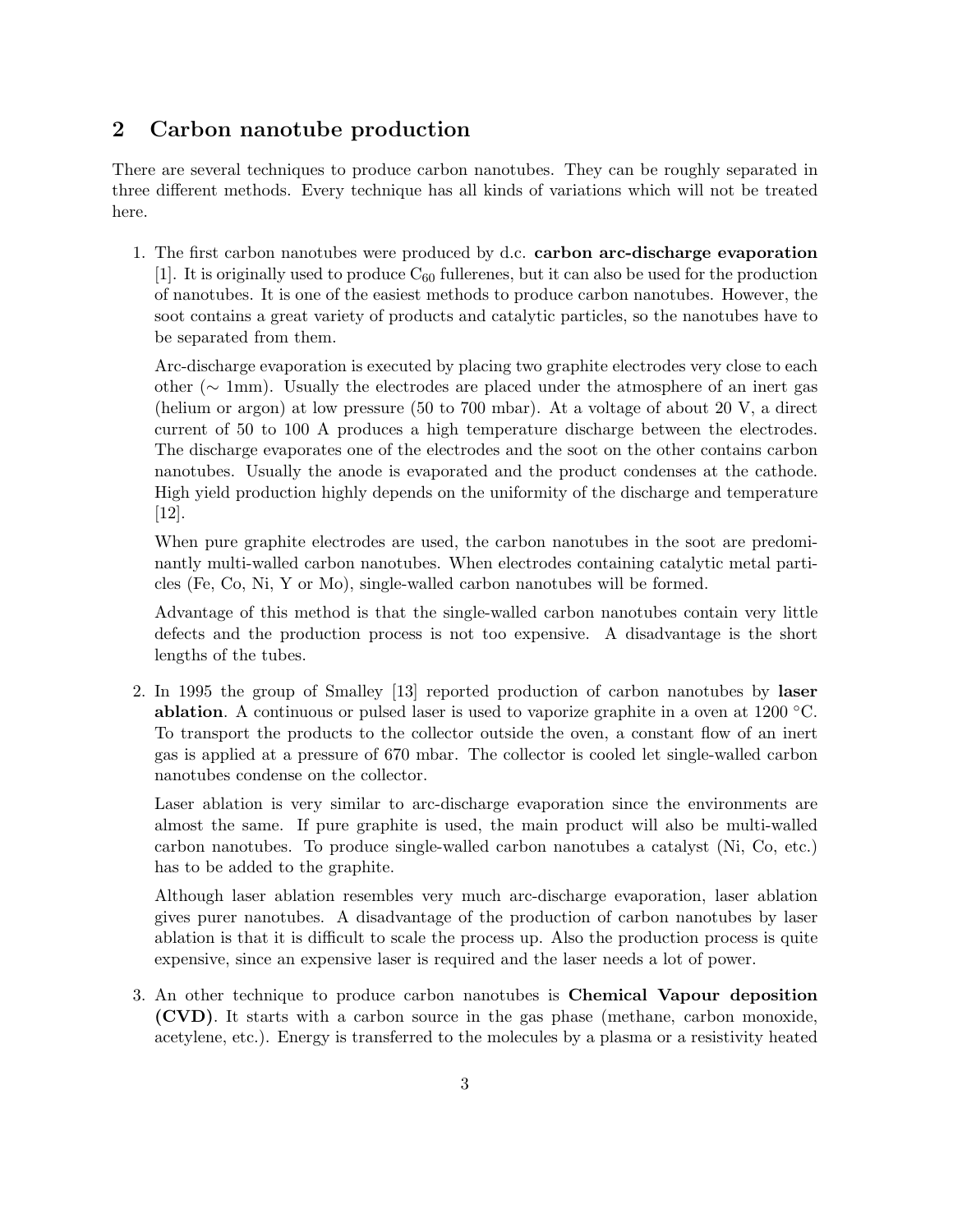coil to crack the molecules into reactive carbon atoms. They diffuse to a coated substrate which is heated. The carbon atoms will bind to the surface and if the right conditions are maintained, carbon nanotubes will be formed. The coating of the substrate usually consists of first row transition metals, which will act as a catalyst for the formation of single-walled carbon nanotubes.

There is a great variety of different techniques using CVD, but they all use this two step process. In general the coating is sputtered onto the substrate. After the sputtering, the catalyst is further prepared by etching or thermal annealing. This will result in particle nucleation of the catalyst from which the nanotubes will grow.

A great advantage of CVD is that the carbon nanotubes can be aligned [14] and they can be positioned with nanometer control [15]. Also this technique is very easy to scale up to large scale production. A disadvantage is that the nanotubes are predominantly multi-walled and they contain lots of defects.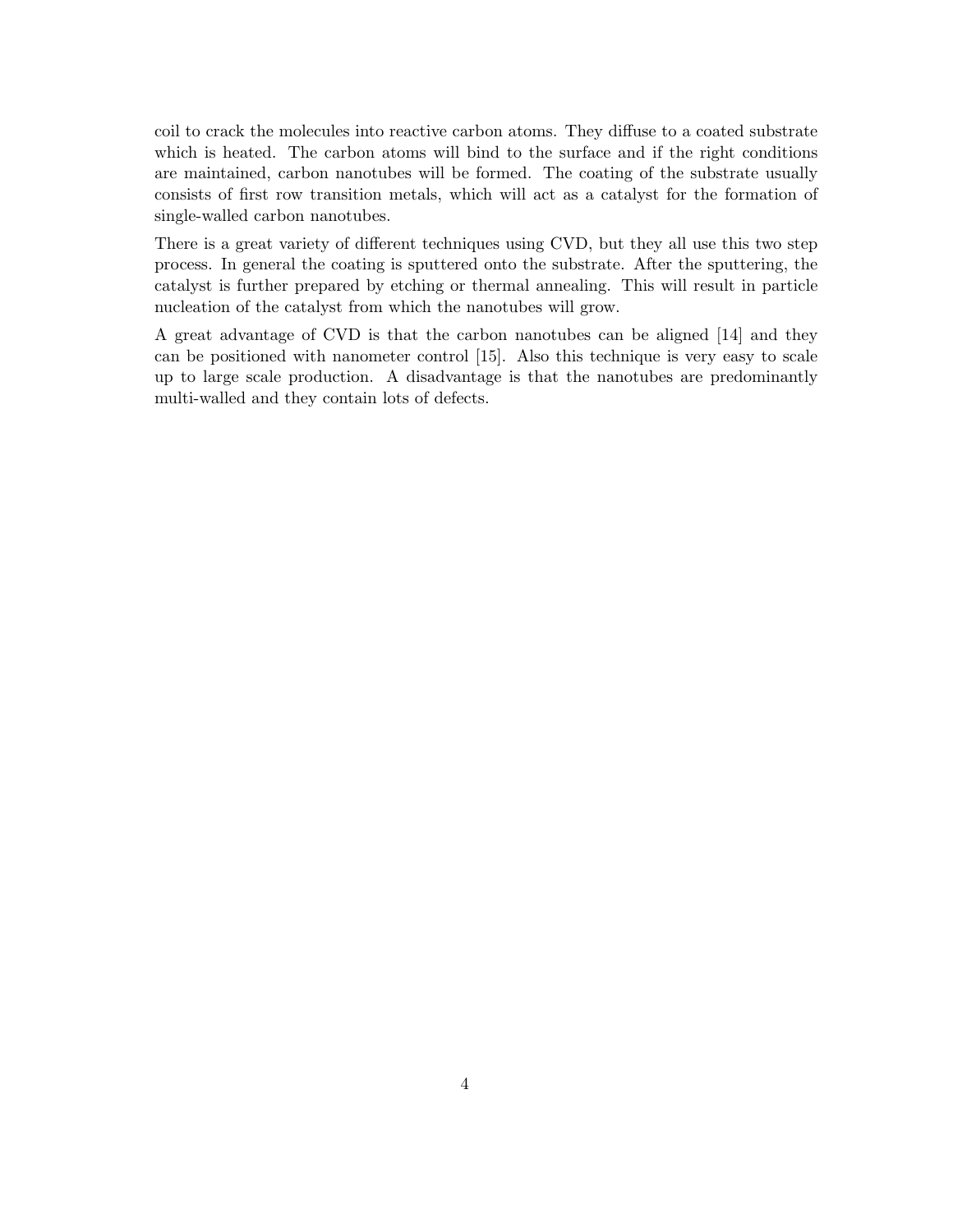### **3 Structure of carbon nanotubes**

The most obvious way to describe a carbon nanotube is to start from a hemisphere of a  $C_{60}$ molecule. Starting from a hemisphere with a  $C_5$  symmetry (see fig. 2(b)), one can elongate the structure by placing an additional row of five hexagons by adding equatorially a ring of ten new carbon atoms. Repeated addition of atoms gives rise to an elongated structure in the form of a tube, which can be closed by another hemisphere (see fig.  $3(a)$ ).

Another tubular structure can be obtained if one starts from a hemisphere with a  $C_3$  symmetry (see fig.  $2(c)$ ). By adding repeatedly nine hexagons on the hemisphere, a tubular structure is created, which can be closed at the end by the same cap (see fig. 3(b)).

Since the nucleation of a carbon nanotube in general would not nucleate from a hemisphere of a  $C_{60}$  molecule, these structures will be rare. A more general description is based on the construction of the tube by wrapping a 2D graphite sheet around a cylinder. This projection can be uniquely specified by the vector  $\mathbf{R} = n_1 \mathbf{R}_1 + n_2 \mathbf{R}_2$ .  $\mathbf{R}_1$  and  $\mathbf{R}_2$  are the primitive vectors of the Bravais lattice (see fig. 4). The vector  $\boldsymbol{R}$  is called the chiral vector and indicates the cells which will fall on top of each other when the sheet is rolled up. This definition enables us to label each tube by the integer pair  $[n_1, n_2]$ . To ensure a one to one relation between the integer pair and the tubes, the vector *R* is confined to a wedge of  $\pm 30^\circ$ . Since the band structure will not depend on the sign of the helicity, the wedge is chosen to be between  $0°$  and  $+30°$ . This



**Figure 2:** (a)  $C_{60}$ , (b) armchair cut and (c) zigzag cut of  $C_{60}$  to form caps for armchair and zigzag tubes.

**Figure 3:** Atomic arrangements of carbon atoms in the (a) armchair tube and the (b) zigzag tube.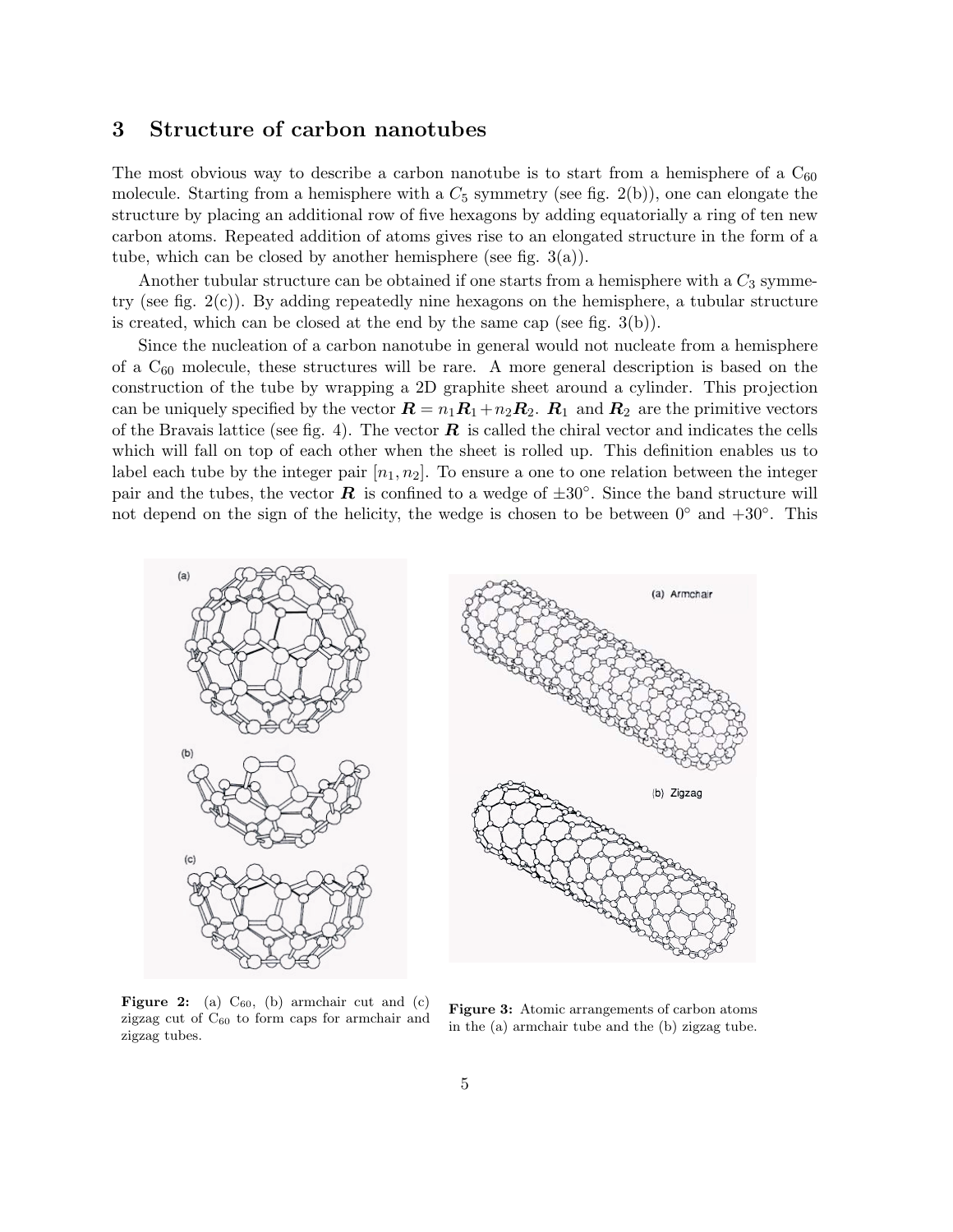will impose the additional conditions on the integer pair  $[n_1, n_2]$ :  $n_1 \ge n_2 \ge 0$ .

In this terminology, the zigzag and armchair tubes described above are specified by [9,0] and [5,5], respectively. However, in general a nanotube is called a(n) zigzag (armchair) tube when it is described by an integer pair  $[n,0]$  ([n,n]). The armchair and zigzag carbon nanotubes are the two limiting cases of the tubes and do not have chirality, in contrast with the other tubes.



**Figure 4:** Irreducible wedge of the graphite lattice. *<sup>R</sup>*<sup>1</sup> and *<sup>R</sup>*<sup>2</sup> denote the primitive lattice vectors and the dotted lines denote the  $[0,0]$  unit cell. As an example the  $[6,3]$  chiral vector is drawn here. The dotted lines perpendicular to the [6,3] indicate the seams where the sheet is glued together.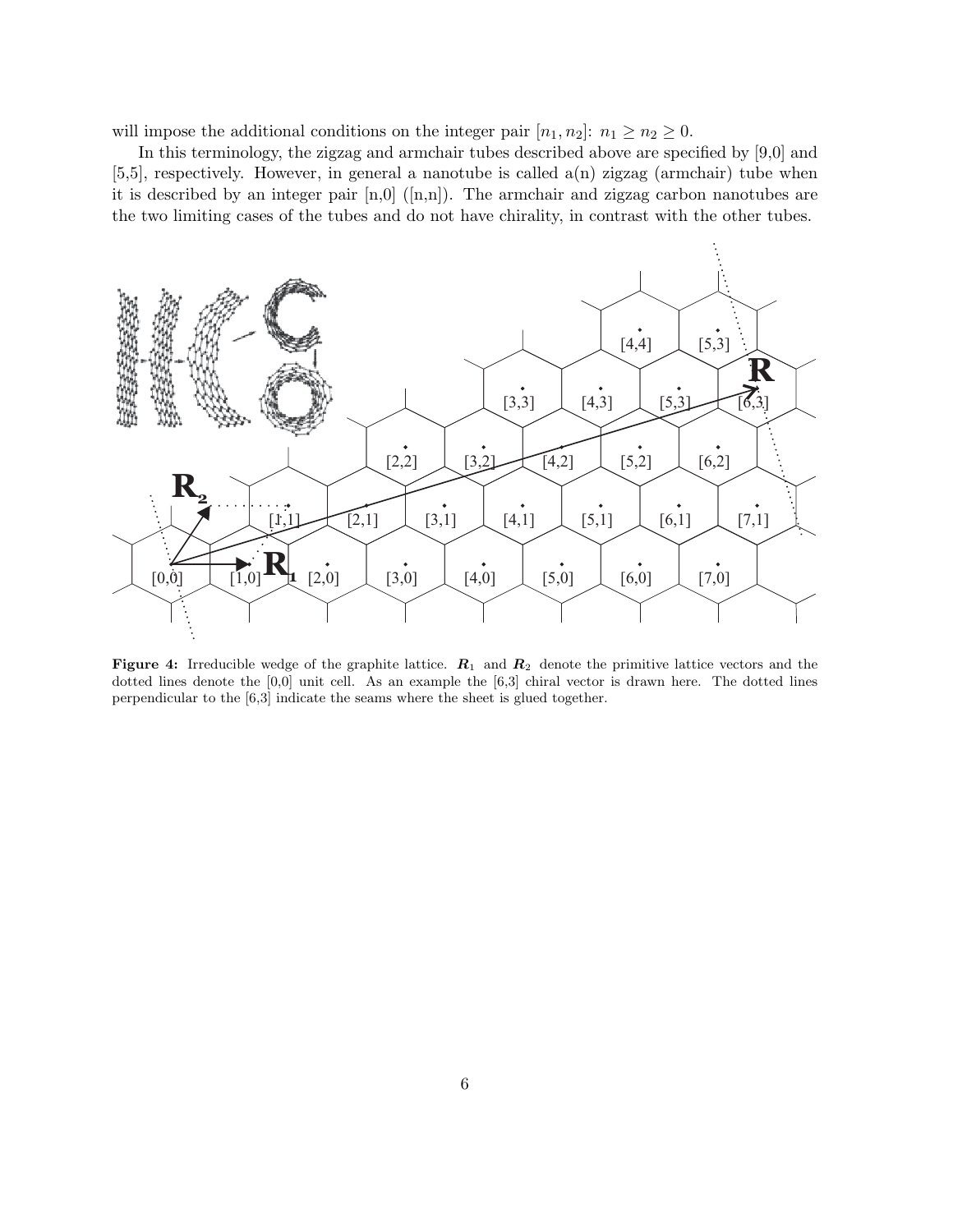### **4 Band structures**

To determine the electronic properties of carbon nanotubes, the band structure has to be calculated. Two models will be presented which use a tight-binding approximation. Both models can be solved exact when only nearest neighbour interactions are taken into account. The first model relies on the electronic structure known from graphite sheets. The band structure of graphite was already calculated in 1947 by P.R. Wallace [16] by using a tight-binding approximation and taking only nearest neighbour interactions into account. Since the model for the band structure of the tubes by R. Saito et al  $\left[2, 17\right]$ , uses this as a starting point for their calculations, the calculations for graphite of Wallace will also be presented here.

Another approach by C.T. White et al [3], starts from the symmetries of the tubes. These are used to construct symmetry adapted Bloch functions which will be used in a tight-binding hamiltonian. Then the model is solved analytically by taking only the nearest neighbour interactions into account.

#### **4.1 Band structure of graphite**

The band structure of graphite was already calculated by P.R. Wallace in 1947 within a tight-binding approximation [16]. The calculations relevant to a infinite 2D graphite sheet will be repeated here. A 2D graphite sheet consists of a hexagonal lattice with a spacing of 1.42Å. Carbon atoms have 4 valence electrons. Three of these form bonds by  $sp^2$  hybridized orbitals and would not contribute to the conductivity. The z-axis is chosen to be perpendicular to the graphite sheet, so the fourth electron is considered to be in the  $2p_z$  orbital.

The hexagonal lattice of graphite contains two atoms per unit cell (fig. 5). The unit cell is spanned by the primitive translation vectors  $a_1$  and  $a_2$ . The third translation vector  $a_3$  is a linear combination of the first two  $(a_3 = a_2 - a_1)$ . the length of each translation vector is  $1.42 \times \sqrt{3} = 2.46\text{\AA} = a$ . The reciprocal vectors  $b_1$  and  **are defined in such a way that**  $**a**<sub>i</sub> \cdot **b**<sub>j</sub> = 2\pi \delta_{ij}$ **. The** length of the reciprocal lattice vectors have a magnitude  $(4\pi/\sqrt{3}\times1/a)$  Å<sup>-1</sup> = b). The first Brillioun zone will also have a hexagonal shape, but it will be rotated 30 degrees with respect to the hexagon of the real lattice (see fig. 6).

A tight-binding approximation will be used to obtain a dispersion relation for graphite. Let  $X(r)$  be the nor-



**Figure 5:** Real lattice of graphite. A and B are the two atoms in a unit cell.  $a_1$  and *a*<sup>2</sup> are the primitive vectors of the lattice.



**Figure 6:** The reciprocal lattice of graphite.  $b_1$  and  $b_2$  are the reciprocal vectors. Γ, *K* and *M* are special symmetry points of the lattice.

malized  $2p_z$  wave function. The wave function in the tight binding approximation then becomes:

$$
\Psi = \alpha \phi_1 + \beta \phi_2,\tag{1}
$$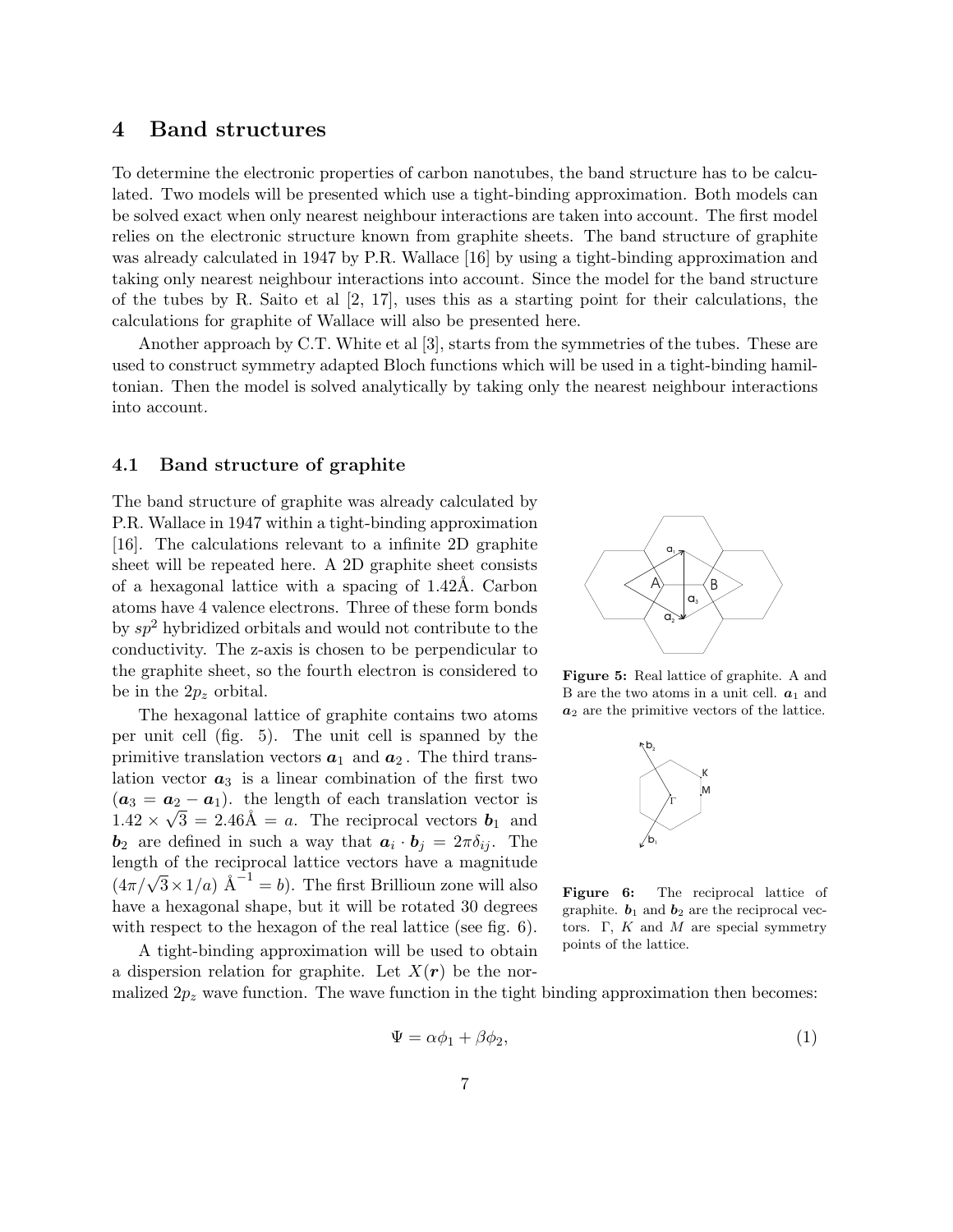where

$$
\begin{cases}\n\phi_1 = \sum_A e^{i\mathbf{k} \cdot \mathbf{r}_A} X(\mathbf{r} - \mathbf{r}_A), \\
\phi_2 = \sum_B e^{i\mathbf{k} \cdot \mathbf{r}_B} X(\mathbf{r} - \mathbf{r}_B).\n\end{cases}
$$
\n(2)

The first sum is taken over all lattice points A and the second over all points B. From variational principles it is known that the best approximation for the energies  $E$  is obtained by operating with the hamiltonian on the wave function  $\Psi$  and then multiplying the equation with  $\phi_1$  and  $\phi_2$  on the left, respectively. After integration two equations are obtained which can be written in matrix form as

$$
\begin{pmatrix} H_{11} - ES_{11} & H_{12} - ES_{12} \ H_{21} - ES_{21} & H_{22} - ES_{22} \end{pmatrix} \begin{pmatrix} \alpha \\ \beta \end{pmatrix} = 0, \tag{3}
$$

where

$$
H_{11} = \int \phi_1^* \mathcal{H} \phi_1 d\tau, \quad H_{12} = H_{21}^* = \int \phi_1^* \mathcal{H} \phi_2 d\tau, \quad H_{22} = \int \phi_2^* \mathcal{H} \phi_2 d\tau,
$$

$$
S_{11} = \int \phi_1^* \phi_1 d\tau, \quad S_{12} = S_{21}^* = \int \phi_1^* \phi_2 d\tau, \quad S_{22} = \int \phi_2^* \phi_2 d\tau.
$$

To simplify this equation it is assumed that the overlap integral between  $2p^z$  orbitals of A and B sites is zero, i.e.

$$
\int X(\mathbf{r} - \mathbf{r}_A)^* X(\mathbf{r} - \mathbf{r}_A) d\tau = 0.
$$
\n(4)

Since the number of sites A is equal to the number of sites B  $S_{11} = S_{22} = S$ . The equation only has a solution if the determinant of the matrix is zero. Together with the simplifications we obtain the following secular equation

$$
\left| \begin{array}{cc} H_{11} - ES & H_{12} \\ H_{21} & H_{22} - ES \end{array} \right| = 0,
$$

from which the following energies are found

$$
E = \frac{1}{2S} \Big[ H_{11} + H_{22} \pm \sqrt{(H_{11} - H_{22})^2 + 4|H_{12}|^2} \Big]. \tag{5}
$$

If the overlap integrals of the  $2p<sub>z</sub>$  between the sites with the same label is neglected (which is logical since the overlap between sites A and B are already neglected)  $S = N$ . Also by symmetry one expects that  $H_{11} = H_{22}$ . The energies can then be written as

$$
E = H'_{11} \pm |H'_{12}|, \quad \text{where} \quad H'_{11} = H'_{22} = \frac{1}{N} H_{11} = \frac{1}{N} H_{22}, H'_{12} = \frac{1}{N} H_{12}.
$$
 (6)

 $H'_{11}$  and  $H'_{12}$  will now be evaluated,

$$
H'_{11} = \frac{1}{N} \sum_{A,A'} e^{i\mathbf{k} \cdot \mathbf{r}_A - \mathbf{r}_{A'}} \int X^*(\mathbf{r} - \mathbf{r}_A) \mathcal{H} X(\mathbf{r} - \mathbf{r}_{A'}) d\tau
$$
  
=  $E_0 - 2\gamma'_0 \left[ \cos k_y a + 2 \cos \frac{\sqrt{3}k_x a}{2} \cos \frac{k_y a}{2} \right],$  (7)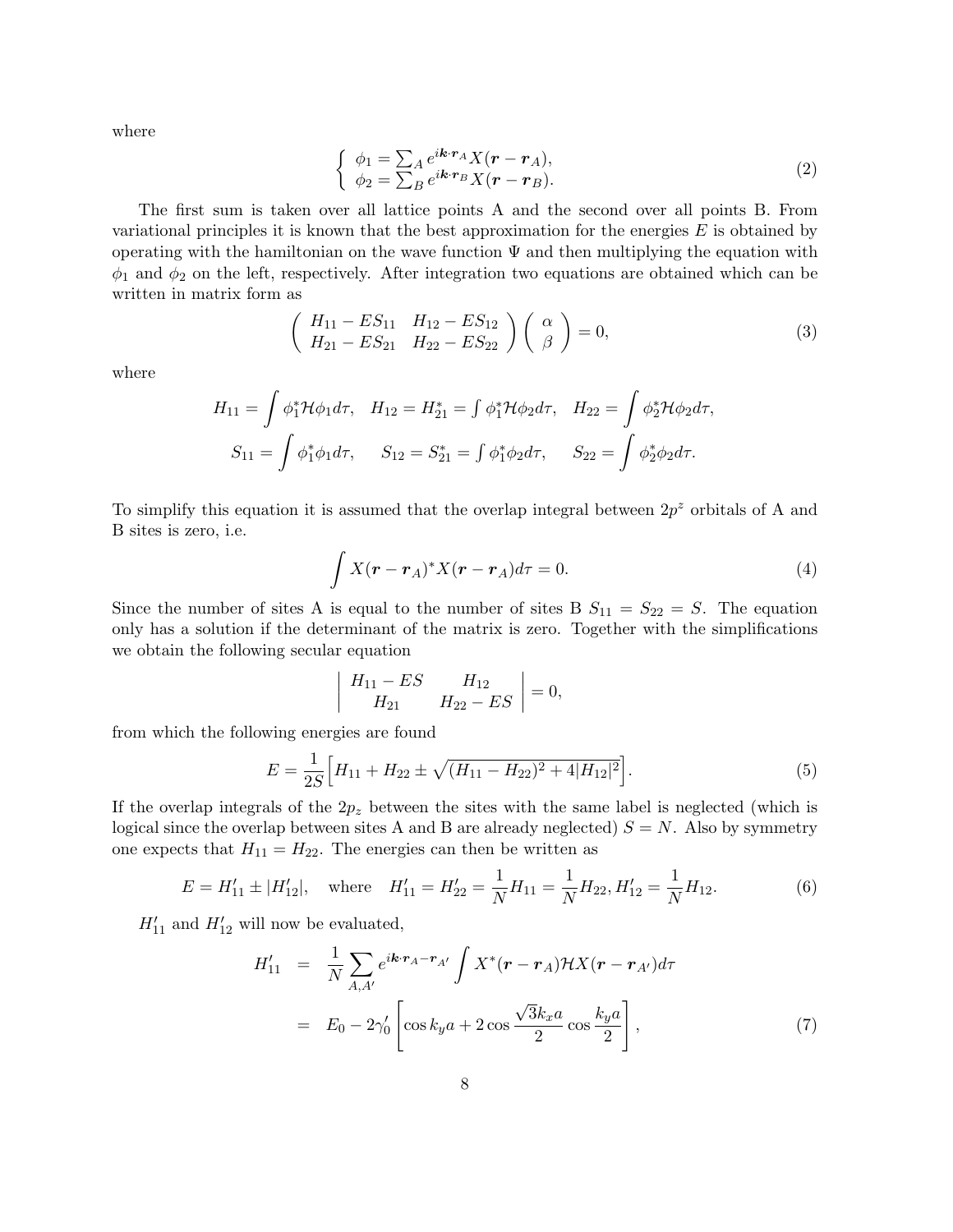where

$$
E_0 = \int X^*(\mathbf{r}) \mathcal{H} X(\mathbf{r}) d\tau,
$$

$$
\gamma'_0 = -\sum_{\mathbf{\rho}'} \int X^*(\mathbf{r} - \mathbf{\rho}') \mathcal{H} X(\mathbf{r}) d\tau.
$$

The sum over  $\rho'$  is taken only over the nearest neighbours among the sites A. The matrix element  $H'_{12}$  is also calculated with only the nearest neighbour interactions

$$
H'_{12} = \frac{1}{N} \sum_{A,B} e^{i\mathbf{k} \cdot \mathbf{r}_A - \mathbf{r}_B} \int X^*(\mathbf{r} - \mathbf{r}_A) \mathcal{H} X(\mathbf{r} - \mathbf{r}_B) d\tau
$$
  

$$
= -\gamma_0 \left[ e^{-ik_z a\sqrt{3}} + 2e^{ik_x \frac{a}{2\sqrt{3}}} \cos \frac{k_y a}{2} \right],
$$
 (8)

where

$$
\gamma_0 = -\sum_{\rho} \int X^*(\mathbf{r} - \rho) \mathcal{H} X(\mathbf{r}) d\tau.
$$

The sum over  $\rho$  is again taken over only the nearest neighbours. The absolute value of  $H_{12}$  then results in

$$
|H_{12}|^2 = \gamma_0^2 \left[ 1 + 4 \cos^2 \frac{k_y a}{2} + 4 \cos \frac{k_y a}{2} \cos \frac{\sqrt{3}k_x a}{2} \right].
$$
 (9)

The energies at varies points may now be calculated. At the symmetry points:

at 
$$
\Gamma
$$
:  $E = E_0 \pm 3\gamma_0 - 6\gamma'_0$ ,  
at  $K$ :  $E = E_0 + 3\gamma'_0$ ,  
at  $M$ :  $E = E_0 \pm \gamma_0 + 2\gamma'_0$ .

At the zone boundary there is an energy gap  $\Delta E = 2|H'_{12}| = 2\gamma_0(2\cos(k_y a/2) - 1)$ , which is at a maximum at the center and reduces to zero at the corners. So the energies at the corners K are degenerate.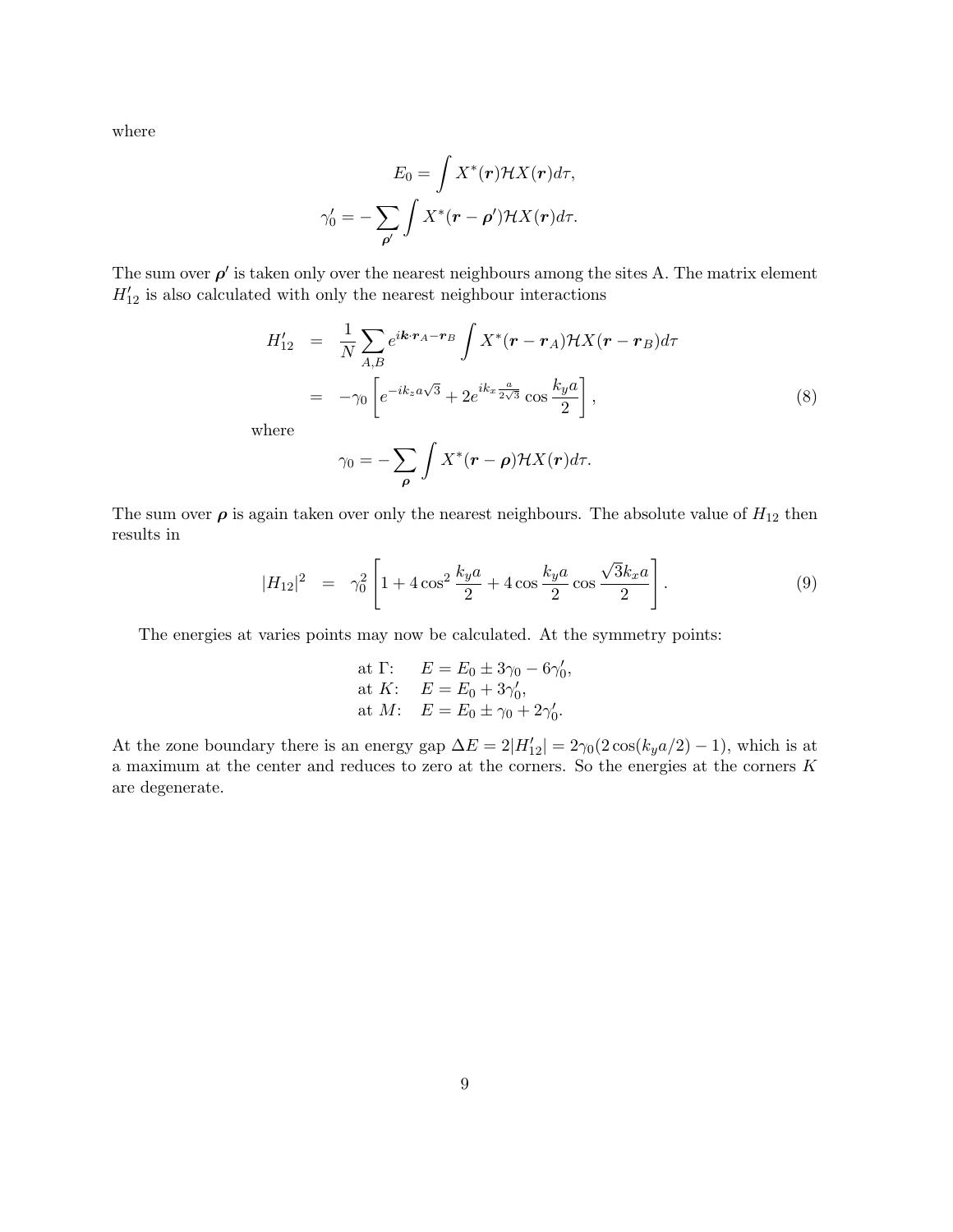

Consider now the energy contours in the first Brillioun zone (fig. 7). For energies near the  $\Gamma$ -point, the dispersion relation can be expanded in a Taylor series

$$
E = E_0 - 3\gamma - 6\gamma'_0 + \frac{a^2}{4}(\gamma_0 + 6\gamma'_0)(k_x^2 + k_y^2). \tag{10}
$$

So near the Γ-point the energy contours are circular. The same expansion can be made near the corners of the zone boundary (the  $K$ -points)

$$
E = E_0 + 3\gamma'_0 \pm \frac{\sqrt{3}}{2}\gamma_0|\mathbf{k} - \mathbf{k}_c|a - \frac{3}{4}\gamma'_0|\mathbf{k} - \mathbf{k}_c|^2 a^2. \tag{11}
$$

**Figure 7:** First Brillioun zone with contours of constant energy.

Another constant energy contour is the hexagon which sides are at a distance of  $1/2a$  from the center of the Brillioun zone. The corners of the hexagon touch the sides of the hexagon of the Brillioun zone. This can be seen by

calculating the energy for the upper or lower side of the hexagon (which will be equal to the energy in point  $M$ ). By symmetry this can be extended to all sides of the hexagon (see fig. 7).

This band structure predicts that graphite would be a zero bandgap semiconductor, but it is a poor conductor. This is caused by the zero density of states near the  $K$ -points. There are no electrons to excite easily in the conduction band, so graphite is a bad conductor.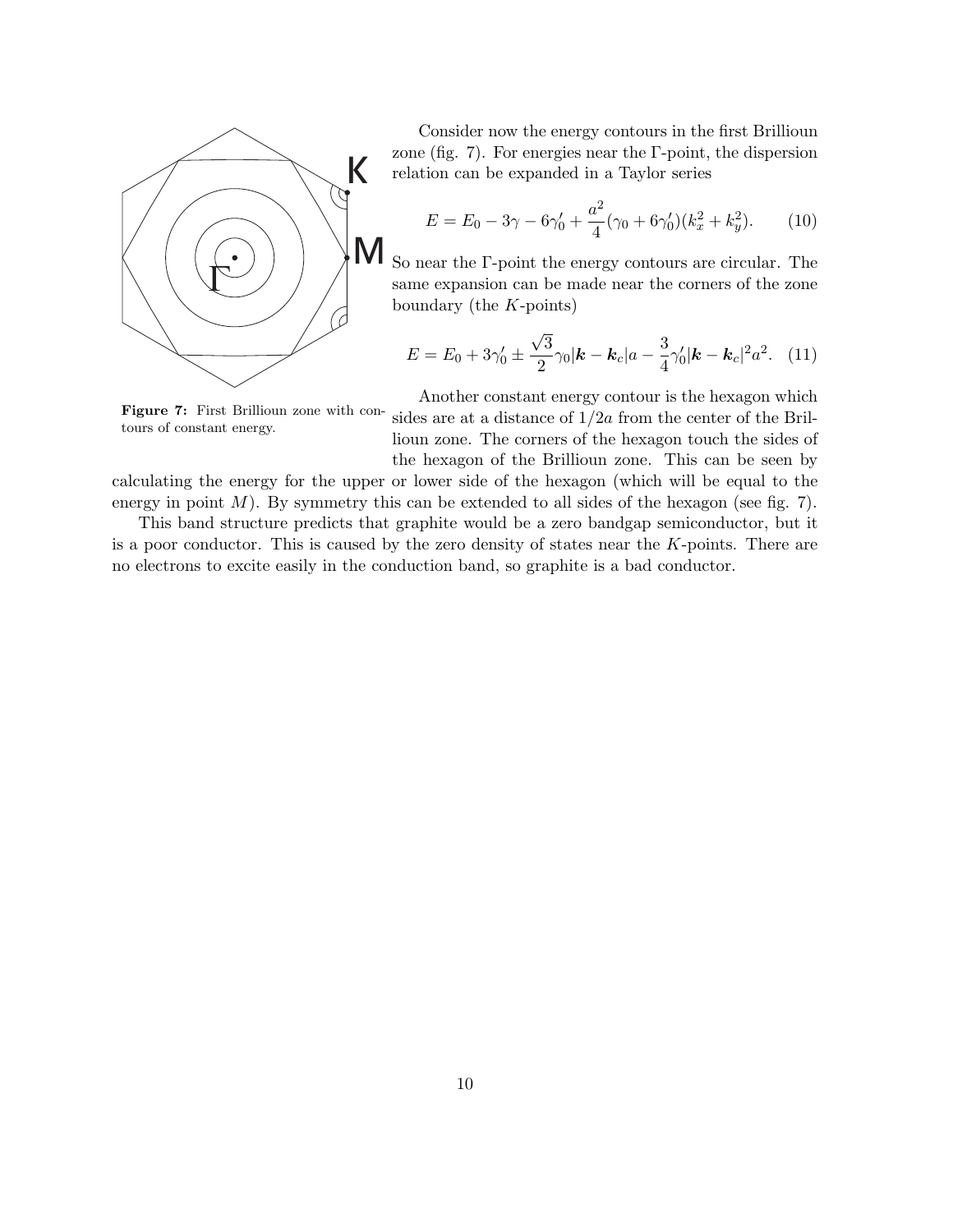#### **4.2 Band structure of carbon nanotubes I**

Since carbon nanotubes can be described as a graphite sheet wrapped around a cylinder, the dispersion relations obtained for graphite sheets could be used as a starting point. The only additional element is an extra periodic boundary condition due to the circular symmetry of the tube. This approach was used first by R. Saito et al [2, 17]. First, the band structure of the armchair  $[N_x, N_x]$  and the zigzag  $[N_y, 0]$  tubes are calculated. Then the dispersion relation is extended to chiral carbon nanotubes.

First, the  $[N_x, N_x]$  armchair carbon nanotube is treated. The Bravais lattice is shown in figure  $8(a)$ . Note that the x- and yaxis are defined the same as for graphite. For the armchair tubes, the cylinder axis is in the y-direction and the circumference is parallel to the x-direction. The circumference has  $N_x$ repetition units along the circumference, so boundary condition becomes:



**Figure 8:** Bravais lattice (left) and first Brillioun zone (right) of the (a) armchair and (b) zigzag carbon nanotube.

$$
N_x \sqrt{3} a k_x^q = 2\pi q \quad (q = 1, \dots, N_x). \tag{12}
$$

The dispersion relation for the armchair nanotube can be obtained by putting equation 12 in equation 9, i.e.

$$
E_q^a(k) = \pm \gamma_0 \left[ 1 \pm 4 \cos \left( \frac{q \pi}{N_x} \right) \cos \left( \frac{ka}{2} \right) + 4 \cos^2 \left( \frac{ka}{2} \right) \right]^{1/2}
$$
  

$$
(-\pi < ka < \pi) \quad (q = 1, \dots, N_x), \tag{13}
$$

where  $k_y$  is replaced by k, pointing along the tube direction. The plus and minus sign under the square-root corresponds to the unfolded and the folded energy bands, respectively. The fermi energy is set to zero.

The same can be done for the  $[N_y, 0]$  zigzag nanotube which has a Bravais and reciprocal lattice shown in figure 8(b). The tube direction is now taken along the x-direction, so the periodic boundary conditions will be applied to  $k_y$ , i.e.

$$
N_y a k_y^q = 2\pi q \quad (q = 1, \dots, N_y). \tag{14}
$$

Again by putting equation 14 in equation 9 and replacing  $k_x$  by k one obtains:

$$
E_q^z(k) = \pm \gamma_0 \left[ 1 \pm 4 \cos \left( \frac{\sqrt{3}ka}{2} \right) \cos \left( \frac{q\pi}{N_y} \right) + 4 \cos^2 \left( \frac{q\pi}{N_y} \right) \right]^{1/2}
$$

$$
(-\frac{\pi}{\sqrt{3}} < ka < \frac{\pi}{\sqrt{3}}) \quad (q = 1, \dots, N_y). \tag{15}
$$

In figure 9 the dispersion relation of the [5,5] armchair tube is plotted as  $E/\gamma_0$  vs k. The thick lines indicate the double degenerate bands due to the folding. Interesting is the crossing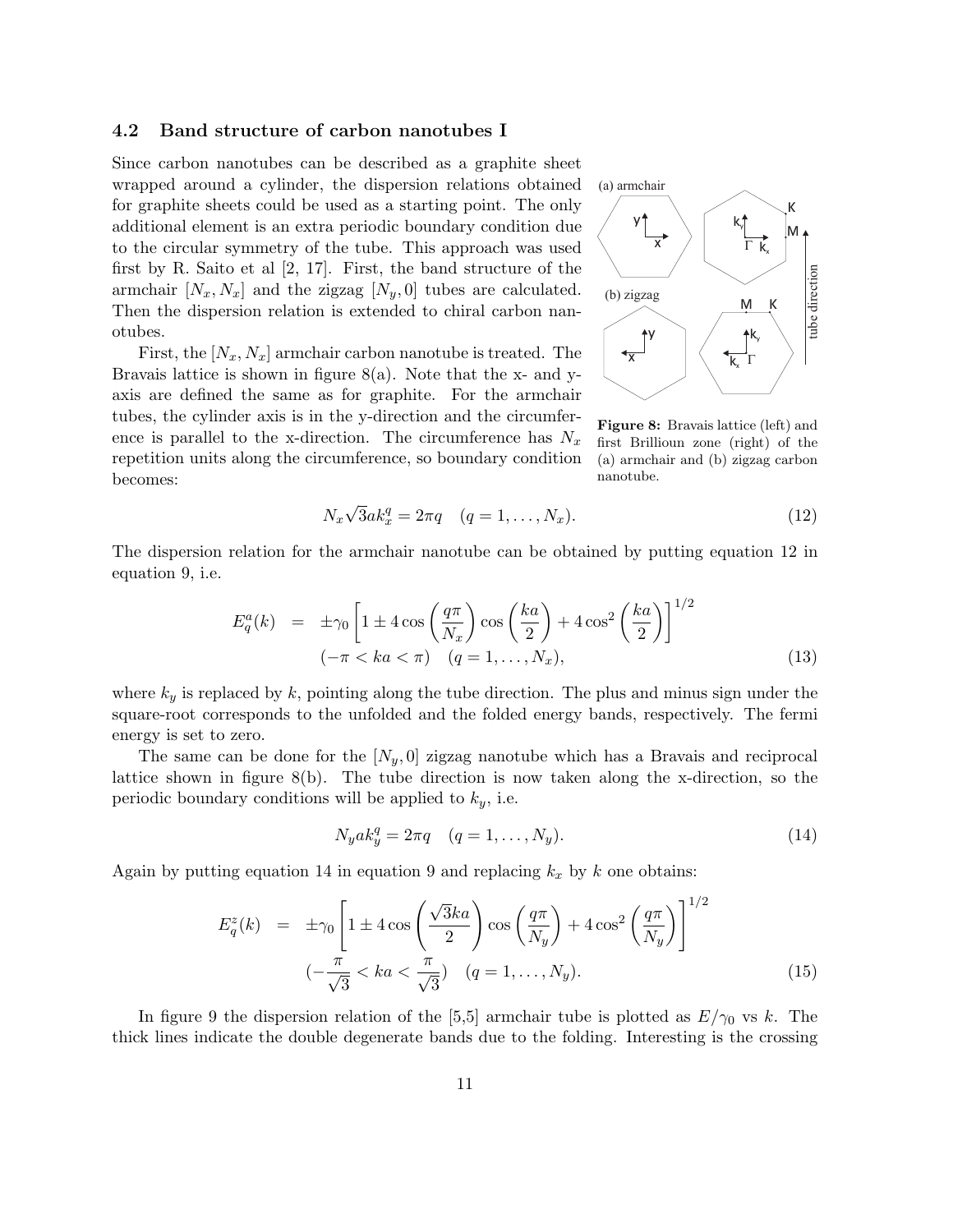





**Figure 9:** Energy bands for the [5,5] armchair tube. The thick lines indicate double degenerate bands.

**Figure 10:** Energy bands for the [9,0] zigzag tube. The thick lines indicate double degenerate bands.

**Figure 11:** Energy bands for the [10,0] zigzag tube. The thick lines indicate double degenerate bands.

of the two bands at the Fermi surface at  $ka = 2\pi/3$ . The crossing of these bands could imply that the armchair tube is metallic. This would hold for any armchair nanotube, since for the band  $q = N_x$  the energy is zero for  $ka = 2\pi/3$ . This point corresponds with the K-point of the graphite lattice. In graphite the density of states at this point is zero for a sheet, which makes graphite a zero bandgap semi-conductor. In contrast to graphite, calculations [18, 4, 19] and measurements [20, 21] of the density of states have shown that the density of states at the crossing is high enough for these tubes to behave as metals.

The dispersion relation for the [9,0] zigzag tube is plotted in figure 10. The energy  $E$ normalized by  $\gamma_0$  is plotted vs k. Also the zigzag tube has a crossing of the energy bands, but for  $k = 0$ . In contrast to the armchair tubes, the bands do not cross at the Fermi surface for every nanotube. For the [10,0] zigzag tube the bands do not cross, but there is an energy gap (see fig. 11). The bands only cross at the Fermi surface when  $N_y = 3/2q$  where  $q \in \mathbb{N}$ .

Next chiral nanotubes are considered. This is more complicated, since the periodicity can not be easy determined. In the article of Saito [2] and the book of Dresselhaus [17] it is stated that it is sufficient to impose periodic boundary conditions on the chiral vector *R* . So the the boundary condition yields:

$$
\mathbf{R} \cdot \mathbf{k} = \sqrt{3} N_x k_x a + N_y k_y a = 2\pi q. \tag{16}
$$

From this this equation one can readily obtain an expression for  $N_x$  and  $N_y$  in terms of  $n_1$  and  $n_2$ , which were defined in section 3, i.e.

$$
[N_x, N_y] = \left[\frac{n_1 + n_2}{2}, \frac{n_1 - n_2}{2}\right].
$$
 (17)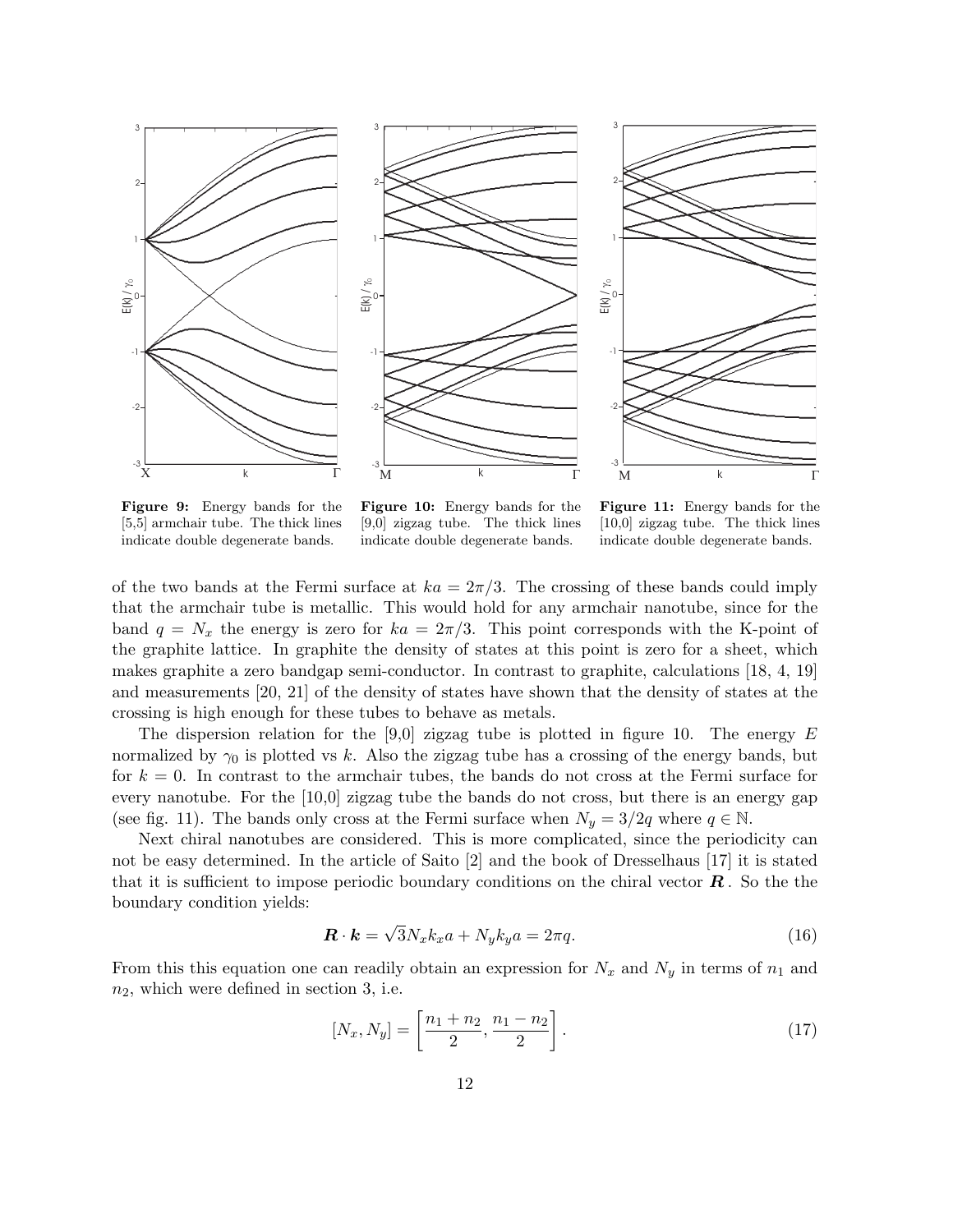When equation 16 is put into equation 9 and  $k_y$  is replaced by k, the following dispersion relation for the chiral fibers is obtained:

$$
E_q(k) = \pm \gamma_0 \left[ 1 \pm 4 \cos \left( \frac{q \pi}{N_x} - \frac{N_y}{N_x} \frac{ka}{2} \right) \cos \left( \frac{ka}{2} \right) + 4 \cos^2 \left( \frac{ka}{2} \right) \right]^{1/2}
$$
  

$$
(-\pi < ka < \pi) \quad (q = 1, \dots, N_x).
$$
 (18)

From this equation follows that if a tube is to be metallic,  $N_y$  has to be 3 times a half integer for any  $N_x$  [2]. When this condition is rewritten in terms of  $n_1$  and  $n_2$ , one obtains:

$$
n_1 - n_2 = 3q \quad \text{with} \quad q \in \mathbb{Z},\tag{19}
$$

or another way of writing used by Saito and Dresselhaus:

$$
2n_1 + n_2 = 3q \quad \text{with} \quad q \in \mathbb{Z}.\tag{20}
$$

as condition for the tubes to be metallic. Since the integers  $q$  in the equations do not have to be the same, they are equivalent.

An other way to predict the metallic behaviour, is to look what the periodic boundary condition does to the reciprocal space  $[22]$ . When the allowed k vectors are drawn in the first Brillioun zone one readily sees if the tube is a conductor. If the allowed  $k$  vectors intersect the K-points, the tube will be metallic (and vice versa). In figure 12, this is done for the  $[6,0]$ zigzag tube. The region  $M - \Gamma - M$  is divided into 6 parts. The allowed k vectors intersect the K-points, so the  $[6,0]$  behaves metallic, which is in agreement with equation 19.



**Figure 12:** The first Brillioun zone of graphite. The lines indicate the allowed  $k$  vectors for the [6,0] tube.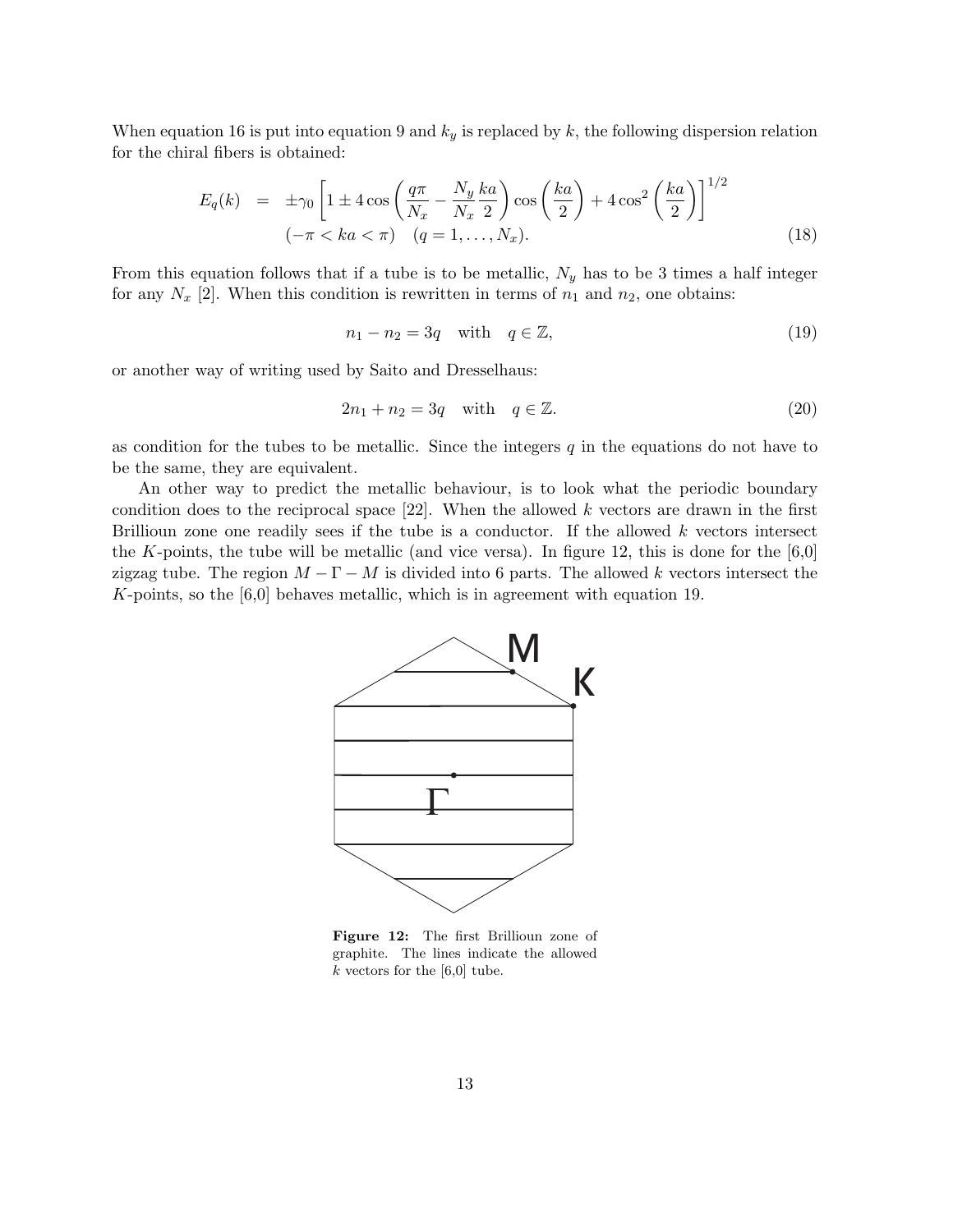#### **4.3 Band structure of carbon nanotubes II**

C.T. White et al [3] use a different approach. They start by describing the symmetries of the tubes first. From these symmetries they construct symmetry adapted Bloch functions which they use to solve the band structure within the tight-binding approximation. An analytical solution is obtained by taking only the nearest neighbour interactions into account.

The symmetries of the tube can be derived by considering the mapping of the 2D graphite sheet onto a cylinder of radius  $|\mathbf{R}|/2\pi$ . The two carbon atoms in the unit cell [0, 0] are located at  $d \equiv (R_1 + R_2)/3$  from each other. The first atom can be mapped onto an arbitrary point of the cylinder. The second atom is located at a point determined by *R* and *d* . This point is found by a rotation of  $2\pi(\mathbf{d}\cdot\mathbf{R})/|\mathbf{R}|^2$  radians around the cylinder axis together with a translation of  $|\mathbf{d} \times \mathbf{R}|/|\mathbf{R}|$  parallel to the cylinder.

The largest common devisor of  $n_1$  and  $n_2$  will define a  $C_N$  axis that coincides with the cylinder axis. The position of the first two atoms can then be used to located  $2(N-1)$  additional atoms by rotating  $(N-1)$  times  $2\pi/N$  radians. These 2N specify all the separate helical motives on the cylinder surface. The atoms occupy an area on the cylinder surface of  $A_M = N |{\bf R}_1 \times {\bf R}_2|$ . To generate the rest of the helices the corresponding screw operation  $S(h, \alpha)$  has to be determined. There must exist a lattice vector  $H = p_1 R_1 + p_2 R_2$ , where  $p_1$  and  $p_2$  are integers such that  $h = |\mathbf{H} \times \mathbf{R}| / |\mathbf{R}|$  and  $\alpha = 2\pi (\mathbf{H} \cdot \mathbf{R}) / |\mathbf{R}|^2$ . Since h is the distance parallel to the cylinder axis to the next cell, the area  $A_M$  should be equal to  $h|\mathbf{R}| = |\mathbf{H} \times \mathbf{R}|$ . This results in the condition  $|\mathbf{H} \times \mathbf{R}| = N |\mathbf{R}_1 \times \mathbf{R}_2|$  or in terms of the coefficients

$$
p_2 n_1 - p_1 n_2 = \pm N. \tag{21}
$$

This is the only constraint on *H* and so on  $S(h, \alpha)$ . One can readily see that an infinite number of combinations satisfy equation 21. If a set of integers  $\{p_1, p_2\}$  satisfy equation 21, then also will the sets  $\{p_1 \pm n_1, p_2 \pm n_12\}$  and  $\{-p_1, -p_2\}$ . To get a unique pair of integers the plus sign in equation 21 is chosen and the additional condition  $p_1 \geq 0$ . Together with the restriction on *R* ( $n_1 \ge n_2 \ge 0$ ) and taking the solution that yield the minimal value of |*H* |, the set ( $p_1, p_2$ ) will be unique. These choices restrict  $S(h, \alpha)$  to the right-handed screw operations along the cylinder axis.

The rotational and helical symmetries can be used to describe the electronic properties of the tube. To solve the electronic structure a tight-binding hamiltonian will be used for tube lengths going to infinity. Every unit cell can be denoted by the integer pair  $(m, l)$ , in which l denotes the number of times that the rotation operator  $C_N$  is used and m denotes how many  $S(h, \alpha)$  is used. A unit cell located in the plane at  $r = q_1 R_1 + q_2 R_2$  will correspond to a cell labelled by  $(m,l)$ . Using the definitions of  $R$  and  $H$  and equation 21 one obtains the following expressions for  $m$  and  $l$ :

$$
m = (q_2 n_1 - q_1 n_2)/N \quad \text{and} \quad l = q_1 p_2 - q_2 p_1. \tag{22}
$$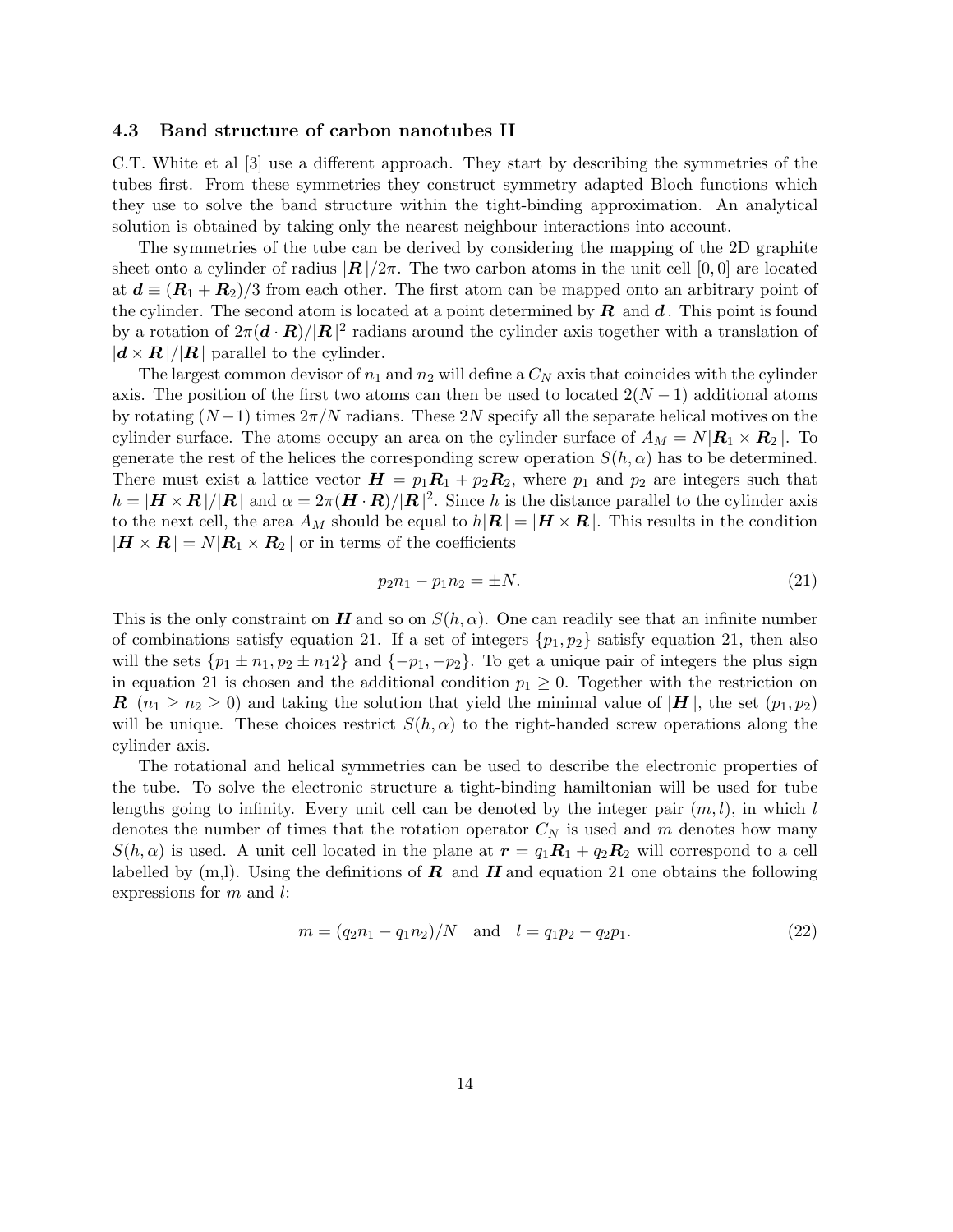Assume that each atom is described by j atomic-centered basis functions, so every unit cell contains 2j basis functions. Let  $|m, l>$  denote a vector with 2j elements containing the 2j basis functions of the two carbon atoms in the unit cell. Because  $S(h, \alpha)$  and  $C_N$  commute, symmetry adapted generalized Bloch sums can be constructed:

$$
|\kappa, n\rangle = \lim_{M \to \infty} \frac{1}{\sqrt{2NM}} \sum_{m=-M}^{M} \sum_{l=0}^{N-1} e^{i\kappa m} e^{2\pi i n l/N} |m, l\rangle. \tag{23}
$$

These Bloch sums have the properties that  $C_N | \kappa, n \rangle = e^{-2\pi i n/N} | \kappa, n \rangle$  with  $n = 0, ..., N - 1$ and  $S(h,\alpha)|\kappa,n\rangle = e^{-i\kappa}|\kappa,n\rangle$  with  $-\pi \langle \kappa \leq \pi$ . The matrix elements  $\langle \kappa',n'|\mathcal{H}|\kappa,n\rangle$ vanish, unless  $n = n'$  and  $\kappa = \kappa'$ . So the eigen energies of the system will be given by:

$$
\epsilon_n(\kappa) = \sum_{m=-\infty}^{\infty} \sum_{l=0}^{N-1} e^{i\kappa m} e^{2\pi i n l/N} < 0, \quad \mathcal{O}(\mathcal{H}|m, l > \mathcal{C}(\mathcal{H})) \tag{24}
$$

This expression for the energies reduces the sizes of the matrices that have to be diagonalized. If all the valence s and p orbitals are used the problem is reduced to the diagonalization of a  $8 \times 8$ matrix. From basic chemistry one can guess that the highest occupied and lowest unoccupied valence bands should be primarily formed by the p orbitals perpendicular to the cylinder surface. First principles local density functional calculations approve these assumptions [2, 4]. If this assumption is used, the matrix reduces even further to a  $2 \times 2$  matrix. Diagonalizing this  $2 \times 2$ matrix yields:

$$
\epsilon_n(\kappa) = \pm \gamma_0 \left[ 3 + 2 \cos \left( \frac{n_1 \kappa - 2 \pi n p_1}{N} \right) + 2 \cos \left( \frac{n_2 \kappa - 2 \pi n p_2}{N} \right) + 2 \cos \left( \frac{\left[ n_1 + n_2 \right] \kappa - 2 \pi n \left[ p_1 + p_2 \right]}{N} \right) \right]^{1/2}, \tag{25}
$$

where  $p_1$  and  $p_2$  are given by equation 21,  $n = 0, \ldots, N-1$  and  $-\pi < \kappa < \pi$ . To obtain this result, only the nearest neighbour interaction within a cell an the nearest neighbour interaction with the four neighbouring cells are taken into account. Also the small differences in the matrix element  $\gamma_0$ , that arise due to different bond directions on the tube surface, are neglected. To find the four neighbouring cells of the (0,0) cell, equation 22 can be used. The neighbouring cells are located at  $S^{\mp n_1/N}C_N^{\pm p_1}$  and  $S^{\pm n_2/N}C_N^{\mp p_2}$ .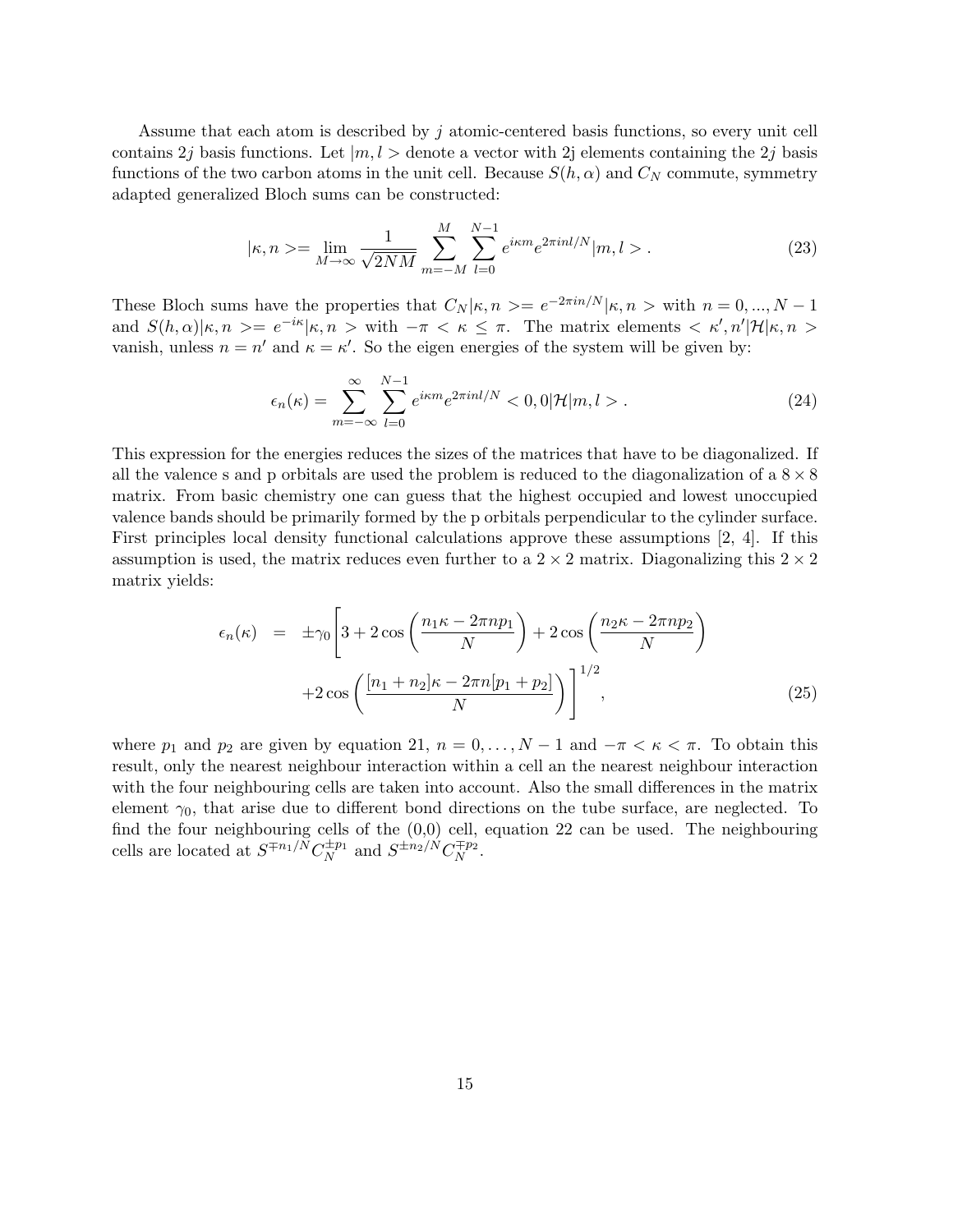

**Figure 13:** Energy bands for the [5,5] armchair tube.

**Figure 14:** Energy bands for the [9,0] zigzag tube.

**Figure 15:** Energy bands for the [10,0] zigzag tube.

In the figures 13, 14 and 15 the dispersion relation for the same tubes as in the previous section are plotted. The bands for the [5,5] armchair tube cross at  $\kappa = 2\pi/3$ , which is similar to the band structure given by equation 18. The band structure of the [9,0] zigzag tube has a crossing of the energy bands also at  $\kappa = 2\pi/3$ , this in contrast to the dispersion relations given by equation 15. Also for the [10,0] zigzag tube, the bandgap is shifted from 0 to  $2\pi/3$ .

Despite these differences, both dispersion relations give the same condition for the tubes to be metallic:  $n_1 - n_2 = 3q$  where q is an integer (eq.19).

Also the dispersion relations for the chiral tubes will differ. One can readily see this by considering the number of bands predicted by each model. As an example, consider the  $[n,1]$ tube. The first model predicts  $N_x = (n_1 + n_2) = n + 1$  bands, but the second model gives only one band, since the largest common devisor is 1. In the discussion I will try to indicate what causes these discrepancies and show that these dispersion relations do not differ that much.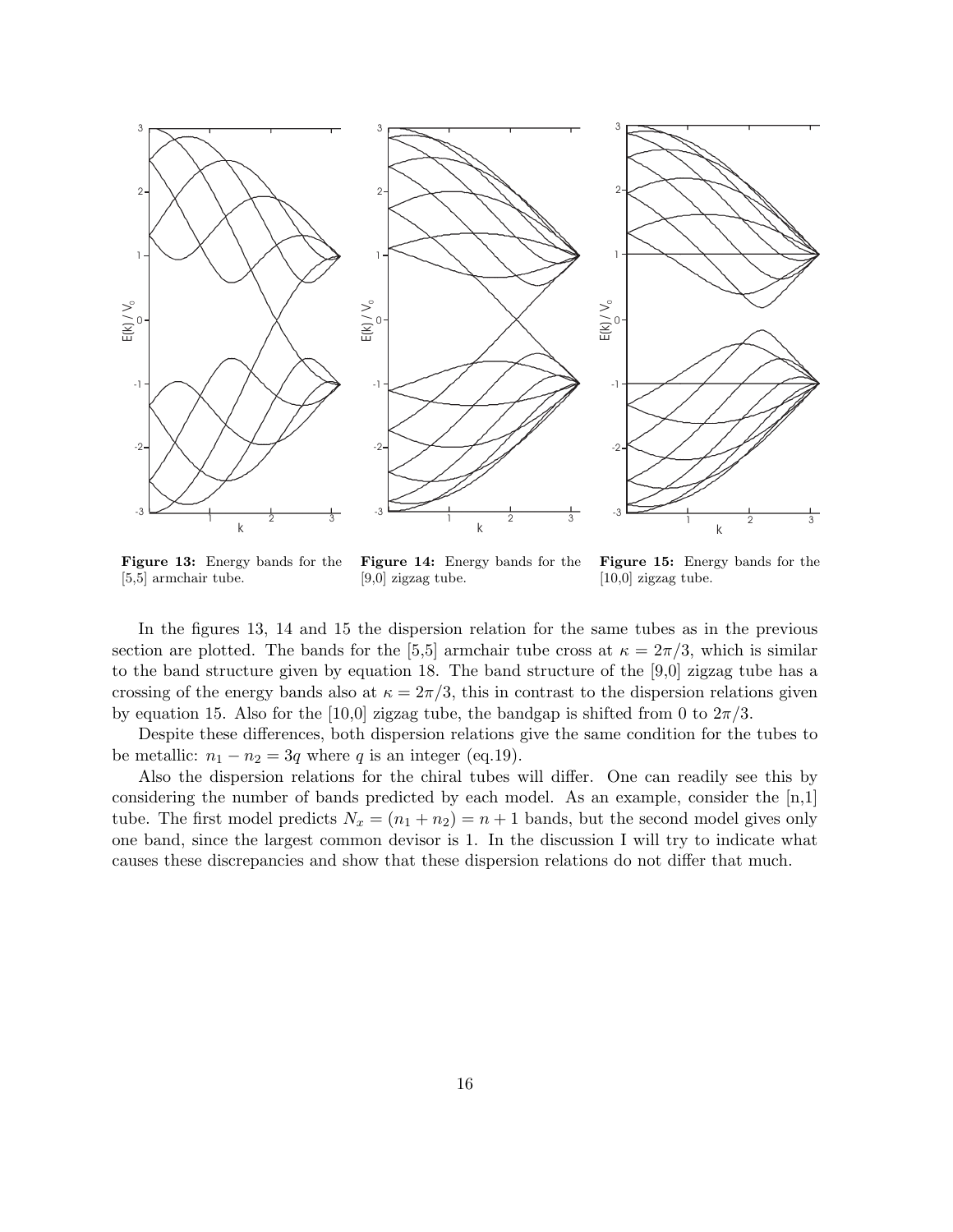## **5 Discussion**

The dispersion relations obtained by the methods in the previous section are not the same. As an example, the dispersion relation of Dresselhaus' model for the zigzag tubes, given by equation 15, is written in a similar form as the dispersion relation of White's model (eq. 25):

$$
E_q^z(k) = \pm \gamma_0 \left[ 3 + 2 \cos \left( \frac{\sqrt{3}ka}{2} + \frac{q\pi}{N_y} \right) + 2 \cos \left( \frac{\sqrt{3}ka}{2} - \frac{q\pi}{N_y} \right) + 2 \cos \left( \frac{2\pi q}{N_y} \right) \right]^{1/2}.
$$
\n(26)

What causes these differences? To answer this question the models have to be treated more carefully than they were presented in their publications.

Let us first take a closer look at Dresselhaus' model. When the dispersion relation for chiral tubes (eq. 18) is taken into consideration, one notices that for armchair tubes it will converge to the dispersion relation 13, but it does not look to converge to equation 15 since it has a totally different structure. The dispersion relation for the chiral tubes with the parameters for the zigzag tube  $(N_x = N_y = n/2)$  is as follows:

$$
E_q(k) = \pm \gamma_0 \left[ 1 + 4 \cos \left( \frac{q \pi}{N_x} - \frac{ka}{2} \right) \cos \left( \frac{ka}{2} \right) + 4 \cos \left( \frac{ka}{2} \right) \right]^{1/2} . \tag{27}
$$

A remarkable feature of this equation is that the energy becomes zero for  $ka = 2\pi/3$  instead of  $ka = 0$ . The problem is that k is not the vector parallel to the tube axis, but is in fact  $k_y$ . Equation 16 can be used to obtain an expression for  $k_x$ :

$$
k_x = \frac{2\pi q}{\sqrt{3}N_x} - \frac{N_y k_y}{\sqrt{3}N_x},\tag{28}
$$

where ka is replaced by k and this will also be done fore the components. Since both components are known, the k-vector can be decomposed in a vector parallel to the tube and a vector perpendicular to the tube, i.e.

$$
k_{\parallel} = \frac{\boldsymbol{R} \cdot \boldsymbol{k}}{|\boldsymbol{R}|} = \frac{2\pi q}{|\boldsymbol{R}|} \quad \text{and} \quad |k_{\perp}| = \frac{|\boldsymbol{R} \times \boldsymbol{k}|}{|\boldsymbol{R}|} = \left| \frac{2\pi q}{\sqrt{3} |\boldsymbol{R}|} \frac{N_y}{N_x} - \frac{|\boldsymbol{R}|}{\sqrt{3} N_x} k_y \right|.
$$
 (29)

Equation 29 can be used to express  $k_y$  in terms of  $k_{\perp}$ , i.e.

$$
k_y = \frac{2\pi q N_y}{|\mathbf{R}|^2} \pm \frac{\sqrt{3}N_x}{|\mathbf{R}|} k_\perp.
$$
\n(30)

A problem is that the sign in equation 30 is not determined, since only the length of  $k_{\perp}$  is determined in equation 29. Since the dispersion relation is symmetric for  $k_{\perp}$  ( $E(k_{\perp}) = E(-k_{\perp})$ ), the choice does not matter.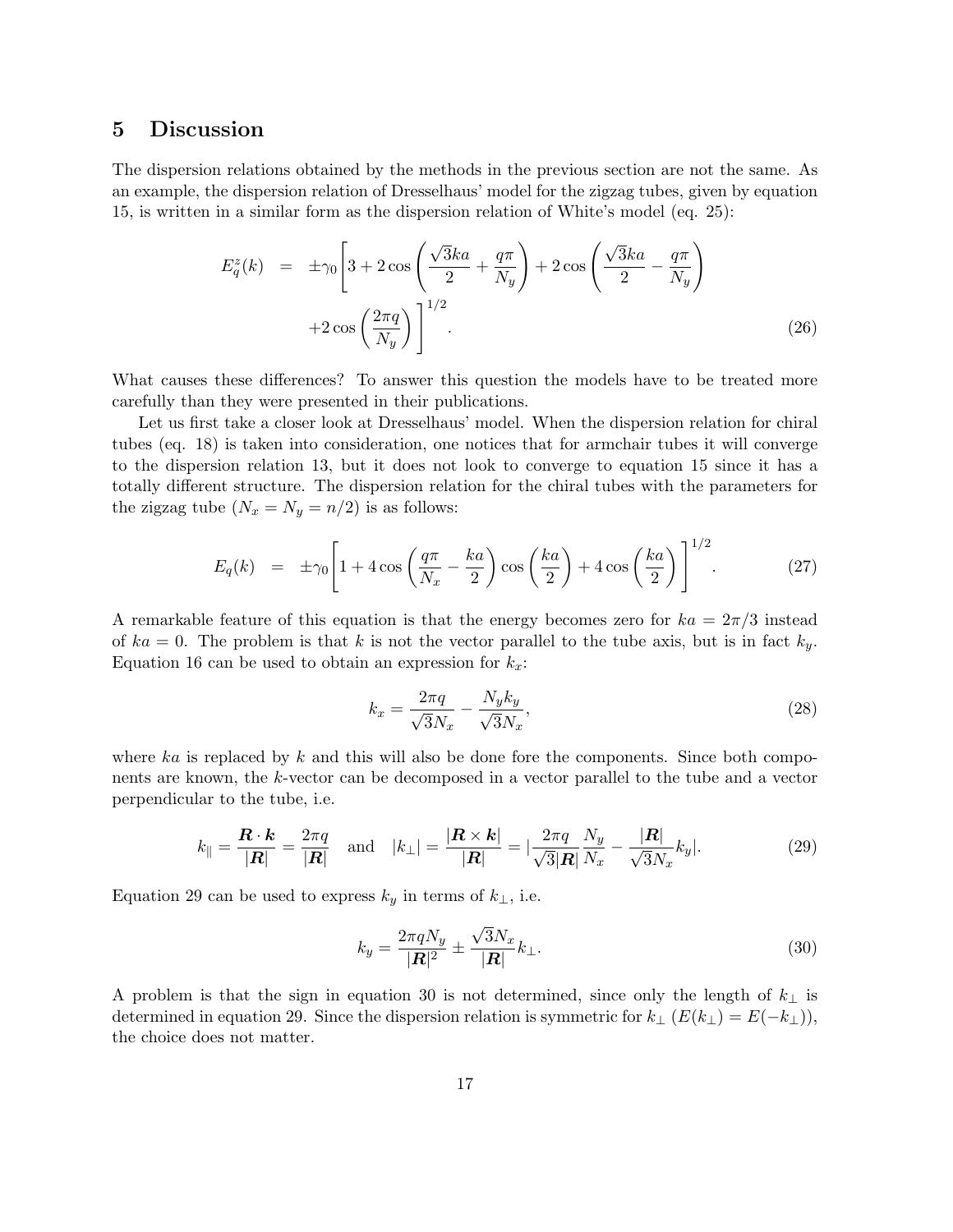If the expression for  $k_y$  (eq. 30) is put into equation 18 one obtains a general expression. This is very big equation which is not very instructive to denote here. However, it is nice to consider one special case, i.e. the zigzag tube. For the zigzag tube  $([n, 0])$ , one has  $N_x = N_y = n/2$  and  $|\mathbf{R}| = n = 2N_x$ . When these parameters are used and equation 18 is rewritten in terms of  $k_{\perp}$ and  $n$ , one obtains the dispersion relation given in equation 15. This is a nice result, since it has been shown that the model is at least consistent with itself.

Since the directions of the k-vector in the model of Dresselhaus causes so much trouble, this might also cause the discrepancies between the models. The label  $n$  for the energy bands is determined by rotation symmetry, so this would indicate that it is perpendicular to the tube axis. The variable  $\kappa$  is along the screw symmetry, on the contrary. To fix this problem the screw symmetry can be considered as a translation parallel to the tube axis,  $\mathbf{T} = p_1 \mathbf{R}_1 + p_2 \mathbf{R}_2$ , and a rotation around the tube. It is sufficient to calculate the translation, since the rotation is given by equation 22.

The translation is determined by  $p_1$  and  $p_2$ , so two equations are needed to determine the translation. Equation 21 is obtained for the translation component of the screw vector  $H$  and independent of the rotation. So the translation vector *T* has to satisfy equation 21 and the additional condition that it has to be parallel to the chiral vector *R* . The last condition can be found in terms of  $p_1$  and  $p_2$  by finding a vector perpendicular to  $\mathbf{R}$ :

$$
\mathbf{R}_{\perp} \equiv 2\mathbf{R} \times \mathbf{e}_z = -(2n_2 + n_1)\mathbf{a}_1 + (2n_1 + n_2)\mathbf{a}_2. \tag{31}
$$

If the screw vector is chosen along  $\mathbf{R}_{\perp}$ ,  $p_1$  and  $p_2$  have to satisfy the following condition:

$$
\frac{p_1}{p_2} = -\frac{2n_2 - n_1}{2n_1 + n_2}.\tag{32}
$$

As an example let us consider the zigzag tubes. Equation 21 gives us  $p_2 = 1$  and  $p_1$  is undetermined. If *H* is chosen to be perpendicular to  $\mathbf{R}$ ,  $p_1 = -1/2$ . The following dispersion relation is then obtained:

$$
\epsilon_n(\kappa) = \pm \gamma_0 \left[ 3 + 2 \cos \left( \kappa + \frac{\pi n}{N} \right) + 2 \cos \left( \frac{2\pi n}{N} \right) + 2 \cos \left( \kappa - \frac{\pi n}{N} \right) \right]^{1/2}
$$

$$
= \pm \gamma_0 \left[ 1 + 4 \cos \left( \kappa \right) \cos \left( \frac{\pi n}{N} \right) + 4 \cos^2 \left( \frac{\pi n}{N} \right) \right]^{1/2} . \tag{33}
$$

This is the same dispersion relation given by Drsselhaus' model. It should be the same, since both models use a tight-binding approximation with only the nearest neighbour interactions. Note that the prediction of the width of the bandgap will not change, since the k-vector has a one-to-one relation with its components.

The only real discrepancy between the models is the number of bands they predict. The difference is that White's model uses the symmetries to determine the bands and Dresselhaus' model neglects them. So from this point of view, White's model is preferable.